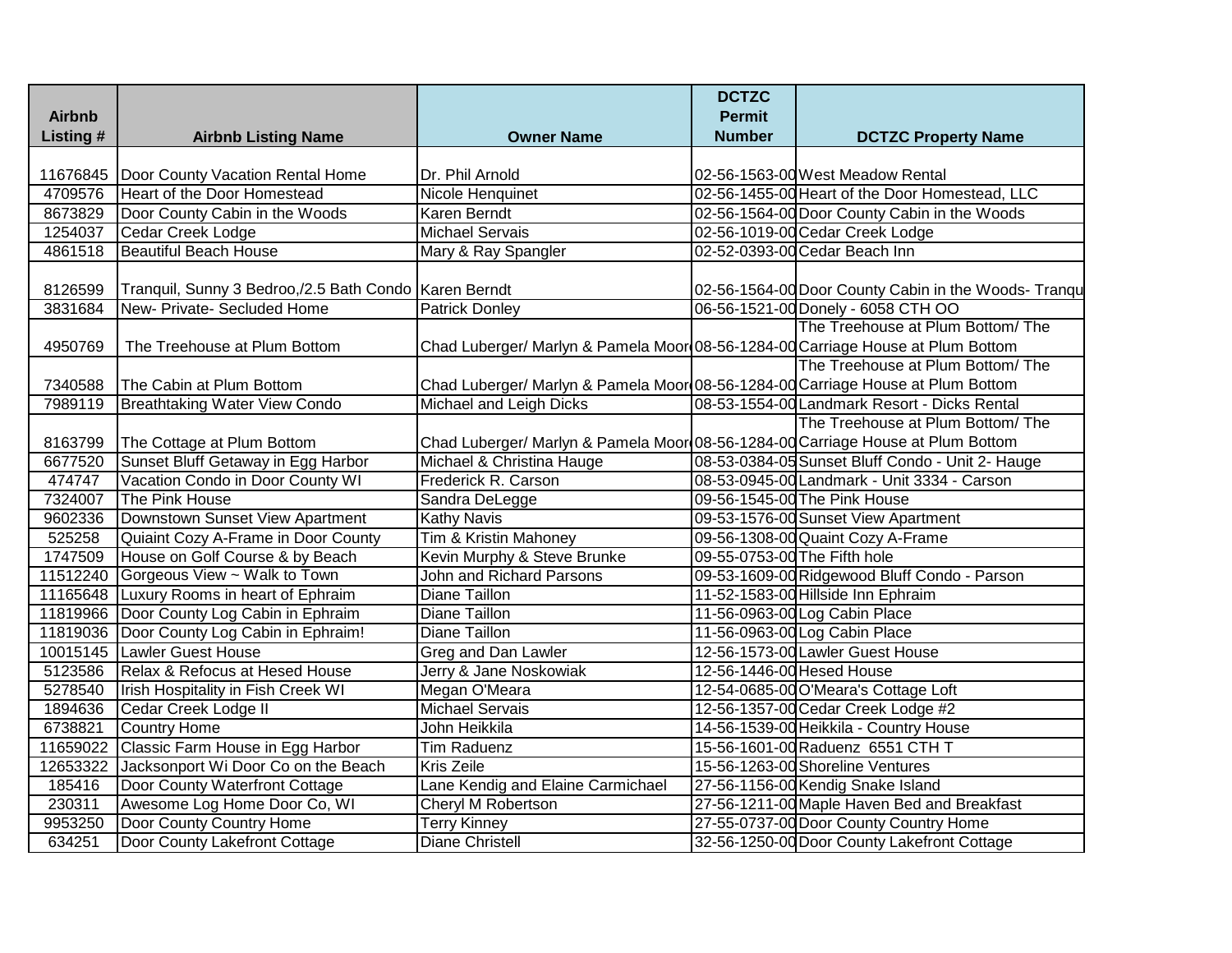| 5394977 | Three Sisters Farm Meadow House                | Tim and Kathleen Kay               | 32-56-1523-00 Summer Sleeping House - Kay             |
|---------|------------------------------------------------|------------------------------------|-------------------------------------------------------|
| 9818691 | Charming 1880's Log Cabin                      | Terry & Kermit Bott                | 32-55-0770-00 Doc's Hideaway                          |
|         | 8036265 Three Sisters Garage Loft              | Tim and Kathleen Kay               | 32-56-1523-00 Three Sisters Farm                      |
|         | 10732512 Private BR/BA, FRPLCE, Historic B&B   | Dennis Statz                       | 32-52-0856-00 White Lace Inn                          |
| 8346814 | Three Sister Meadow Main House                 | Tim and Kathleen Kay               | 32-56-1523-00 Three Sisters Farm                      |
| 1017049 | Door County Getaway - Sleeps 6                 | James Hedman                       | 32-53-1306-00 Northbluff Retreat                      |
| 896560  | Terra Cottages Gills Rock 2                    | Deborah "Sophie" Taubert Gehan     | 32-55-0124-00 Terra Cottages                          |
| 1036370 | Eclectic Style Cottage                         | <b>Tim Raduenz</b>                 | 32-56-0930-00 EBDC- Raduenz                           |
| 897991  | Terra Cottages Gills Rock, Door Co.            | Deborah "Sophie" Taubert Gehan     | 32-55-0124-00 Terra Cottages                          |
| 8282578 | The Cottage on Cottage Rd                      | Mark and Kari Speltz               | 32-56-1560-00 The Cottage on Cottage Road             |
| 3904298 | Tree Tops Delight II                           | Eileen and Geordge True            | 32-56-1331-00 Tree Top Delight - True                 |
| 9091864 | Porthaven                                      | Joe Fittshur                       | 32-56-1329-00 Port Haven Executive Home               |
| 1300502 | Treetops Delight in Northern Door              | <b>Eileen and Geordge True</b>     | 32-56-1331-00 Tree Top Delight - True                 |
| 896385  | Sunny Cottage in Ellson Bay                    | Deborah "Sophie" Taubert Gehan     | 32-55-0124-00 Terra Cottages                          |
|         | 63831822 Nor Dor Escape                        | <b>Benjamin Piller</b>             | 32-56-1418-00 Piller-Gill Rock                        |
|         | 12034716 Fleetwing Cottage on Garrett Bay      | Mary Ann Rademacher                | 32-55-0455-00 Fleetwing                               |
| 1807644 | <b>First Floor with Forest View</b>            | Loren & Helen Fandrei              | 32-56-1341-00 Granpa's House Rental Door Co WI        |
|         | 12173811 The Chalet on Garret Bay              | Mary Ann Rademacher                | 32-56-1606-00 Chalet, The                             |
| 6795558 | Summer Sleeping House                          | Tim and Kathleen Kay               | 32-56-1523-00 Three Sisters Farm                      |
|         | 4860774 Huge House on Glidden Drive            | Mary & Ray Spangler                | 33-56-0400-00 Mary's Beach House                      |
|         | 3047435 Cottage on Lake in State Park          | Barb & Gil Hoffman                 | 33-56-1429-00 Cottage on Lake                         |
|         | 2613362 The Cotter Cottage                     | <b>Brandon Cotter</b>              | 34-56-1371-00 The Cotter Cottage                      |
|         | 3518762 Downtown Sturgeon Bay, Door County     | Hans Reumschuessel                 | 35-56-1437-00 Downtown Sturgeon Bay                   |
|         | 3324489 Downtown Sturgeon Bay, Arbor           | RME Holdings - Robert Esposito     | 35-53-1452-00 Arbor and Postcard - RME Holdings       |
|         | 8129738 Sturgeon Bay Doll House                | Patrice Sebastian                  | 35-56-1565-00 Sturgeon Bay Doll House                 |
|         | 10704789 Private BR/BA, WHRPL, Historic B&b    | <b>Dennis Statz</b>                | 35-52-0856-00 White Lace Inn                          |
|         | 9506189   Diplomat Bed and Breakfast           | Tami Dal Santo                     | 35-54-1544-00 Diplomat Bed and Breakfast              |
|         | 3190446   Downtown Sturgeon Bay - Postcard     | RME Holdings - Robert Esposito     | 35-53-1452-00 Arbor and Postcard - RME Holdings       |
|         | 10569102   Private BR/BA, FRPLCE, Historic B&B | <b>Dennis Statz</b>                | 35-52-0856-00 White Lace Inn                          |
|         | 10731586 Private BR/BA, FP & WHO, Historic B&B | <b>Dennis Statz</b>                | 35-52-0856-00 White Lace Inn                          |
|         | 3280736   Door County Waterfront Cottage       | <b>CenterPointe Yacht Services</b> | 35-56-0911-00 CenterPointe Marina                     |
|         | 10730935 Private BR/BA, FP & WHP, Historic B&B | <b>Dennis Statz</b>                | 35-52-0856-00 White Lace Inn                          |
|         | 10283729 Historic Family Farm                  | Tom Mickelson                      | 35-56-1579-00 Historic Family Farm                    |
|         | 6253565   Lake Lane Cottages in Door County    | Rob Vogel                          | 36-56-0869-00 Lake Lane Cottages                      |
|         | 5974438 Charisma 34ft Sailboat                 | Helen & Robin Urban                | 35-59-1501-00 Charisma Sailboat                       |
|         | 8008557 Cozy Door County Waterfront Cottage    | Lee Adams                          | 35-55-1555-00 Adams- Cozy Cottage on Memorial         |
|         | 12009002 Motor Sailor for Rent                 |                                    |                                                       |
|         | 11700582 Lake Lane Cottages Camper             | Rob Vogel                          | 36-56-0869-00 Lake Lane Cottages                      |
|         | 11699220 Lake Lane Cottage                     | Rob Vogel                          | 36-56-0869-00 Lake Lane Cottages                      |
|         | 5585456 On the shore of Lake Michigan          | <b>Ann Emmerich</b>                | 36-56-1487-00 Emmerich - On the Shore of Lake Michiga |
|         | 1327057 3 Bedroom Cottage with a Water View    | Mark and Jill Schwarzbauer         | 39-56-1320-00 La Bella Casa Di Mattoni                |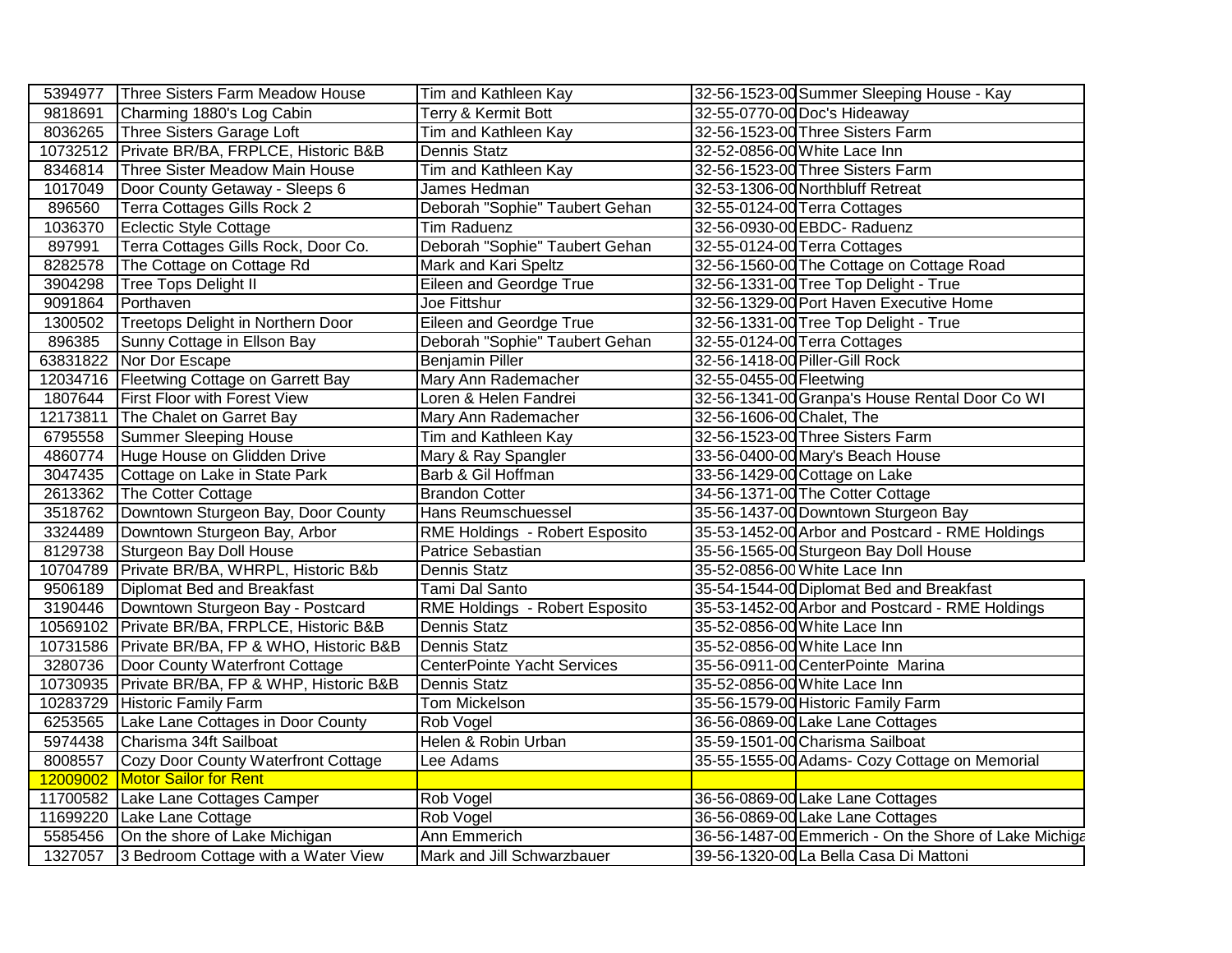| 5586852  | Door County Bayshore Sunset View    | Helen & Robin Urban                            |                              | 42-56-1500-00 Urban - 1052 Bayshore             |
|----------|-------------------------------------|------------------------------------------------|------------------------------|-------------------------------------------------|
| 8898775  | Viking Village 2 Bedroom Flat       | <b>Andrew Valentincic</b>                      | 46-50-1596-00 Viking Village |                                                 |
| 10907613 | Sunrise A Frame on the lake         | <b>Andrew Valentincic</b>                      | 46-50-1596-00 Viking Village |                                                 |
| 4799617  | Rustic Shoreline Cottage on Island  | Kathleen Cascio                                |                              | 46-56-1510-00 Danish Log Cabin                  |
| 5580349  | <b>Queit Vacation Home</b>          | Debra L. Sheridan                              |                              | 46-56-1526-00 Island Legacy House               |
| 6006127  | Highview Lodge, 40 Private Acres    | Matthew T Reese                                |                              | 46-56-1279-00 Highview Lodge                    |
| 714587   | Quiet Cabin with Deck in Woods      | Jim Beneda                                     |                              | 46-56-1575-00 Quiet Cabin in the Woods - Beneda |
| 11389754 | Charming Near Town Motel Room       | <b>Andrew Valentincic</b>                      | 46-50-1596-00 Viking Village |                                                 |
|          |                                     |                                                |                              |                                                 |
| 12323917 | Deep Woods Retreat at Lake Michigan | <b>Joan Shiels</b>                             |                              |                                                 |
|          |                                     |                                                |                              |                                                 |
|          | 10943813 Camp Villa B&B             | Not Door County Comes up in Door County Search |                              |                                                 |
| 7476396  |                                     | Not Door County Comes up in Door County Search |                              |                                                 |
| 1075853  |                                     | Not Door County Comes up in Door County Search |                              |                                                 |
| 443694   | Lundgren Tree Farm                  | Not Door County Comes up in Door County Search |                              |                                                 |
| 11010408 | Sand Beach Cabin                    | Not Door County Comes up in Door County Search |                              |                                                 |
| 6313367  |                                     | Not Door County Comes up in Door County Search |                              |                                                 |
| 6693529  |                                     | Not Door County Comes up in Door County Search |                              |                                                 |
| 1471844  |                                     | Not Door County Comes up in Door County Search |                              |                                                 |
| 8900070  | <b>Flom Retreat</b>                 | Not Door County Comes up in Door County Search |                              |                                                 |

| <b>MUNI</b> |                            | # of Airbnb Properties |    |
|-------------|----------------------------|------------------------|----|
| 2           | <b>Baileys Harbor</b>      | 6                      |    |
| $\,6$       | Clay Banks                 |                        |    |
| 8           | Town of Egg Harbor         | 6                      |    |
| 9           | Village of Egg Harbor      | 5                      |    |
| 11          | Ephraim                    | 3                      |    |
| 12          | Gibraltar                  | 4                      |    |
| 14          | <b>Town of Forestville</b> |                        |    |
| 15          | Town of Jacksonport        | $\overline{2}$         |    |
| 27          | Nasewaupee                 | 3                      |    |
| 32          | <b>Liberty Grove</b>       | 20                     |    |
| 33          | Sevastopol                 | 3                      |    |
| 34          | Sister Bay                 |                        |    |
| 35          | City of Sturgeon Bay       | 16                     |    |
| 36          | Town of Sturgeon Bay       | 3                      |    |
| 39          | Gardner                    |                        |    |
| 42          | Union                      |                        |    |
| 46          | Washinton Island           |                        | 83 |
|             | <b>NOT IN DOOR COUNTY</b>  | 4                      |    |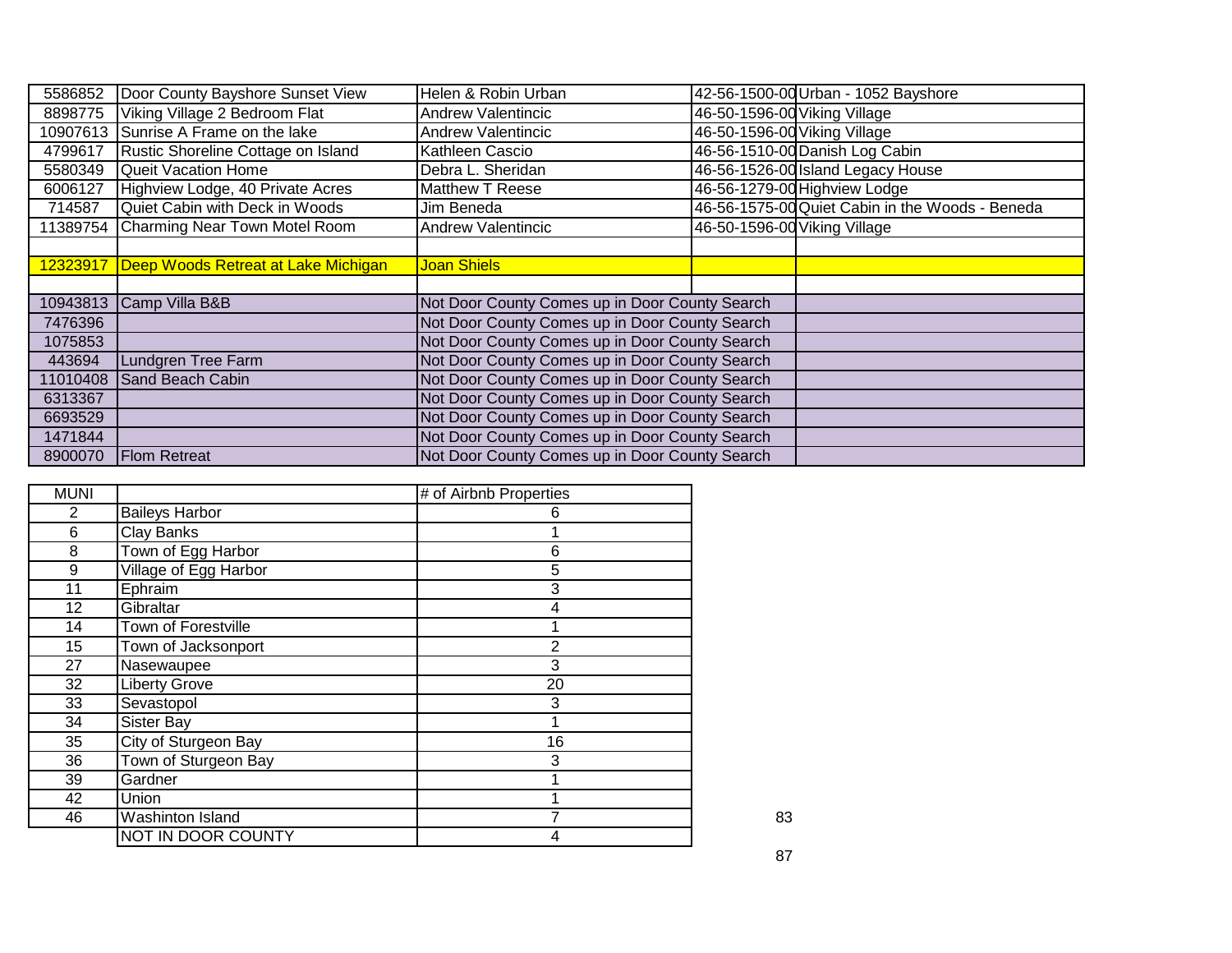| <b>Notes</b>                                                   | <b>MUNI</b>                       |
|----------------------------------------------------------------|-----------------------------------|
|                                                                |                                   |
|                                                                | 2                                 |
|                                                                | $\overline{2}$                    |
|                                                                | $\overline{2}$                    |
|                                                                | $\overline{2}$                    |
|                                                                | $\overline{2}$                    |
| permitted for 2                                                | $\overline{2}$                    |
|                                                                | $\overline{6}$                    |
| permitted for two units - owner is hedging bets with three li- | 8                                 |
| permitted for two units - owner is hedging bets with three lis | 8                                 |
|                                                                | $\overline{8}$                    |
| permitted for two units - owner is hedging bets with three li- | 8<br>$\overline{8}$               |
|                                                                | 8                                 |
|                                                                | 9                                 |
|                                                                | 9                                 |
|                                                                | 9                                 |
|                                                                | $\overline{9}$                    |
|                                                                | $\overline{9}$<br>$\overline{11}$ |
| permitted for 7<br>permitted for 3                             | 11                                |
| permitted for 3                                                | 11                                |
|                                                                | 12                                |
|                                                                | 12                                |
|                                                                | 12                                |
|                                                                | 12                                |
|                                                                | $\overline{14}$                   |
|                                                                | 15                                |
|                                                                | 15                                |
|                                                                | $\overline{27}$                   |
|                                                                | 27                                |
|                                                                | $\overline{27}$                   |
|                                                                | $\overline{32}$                   |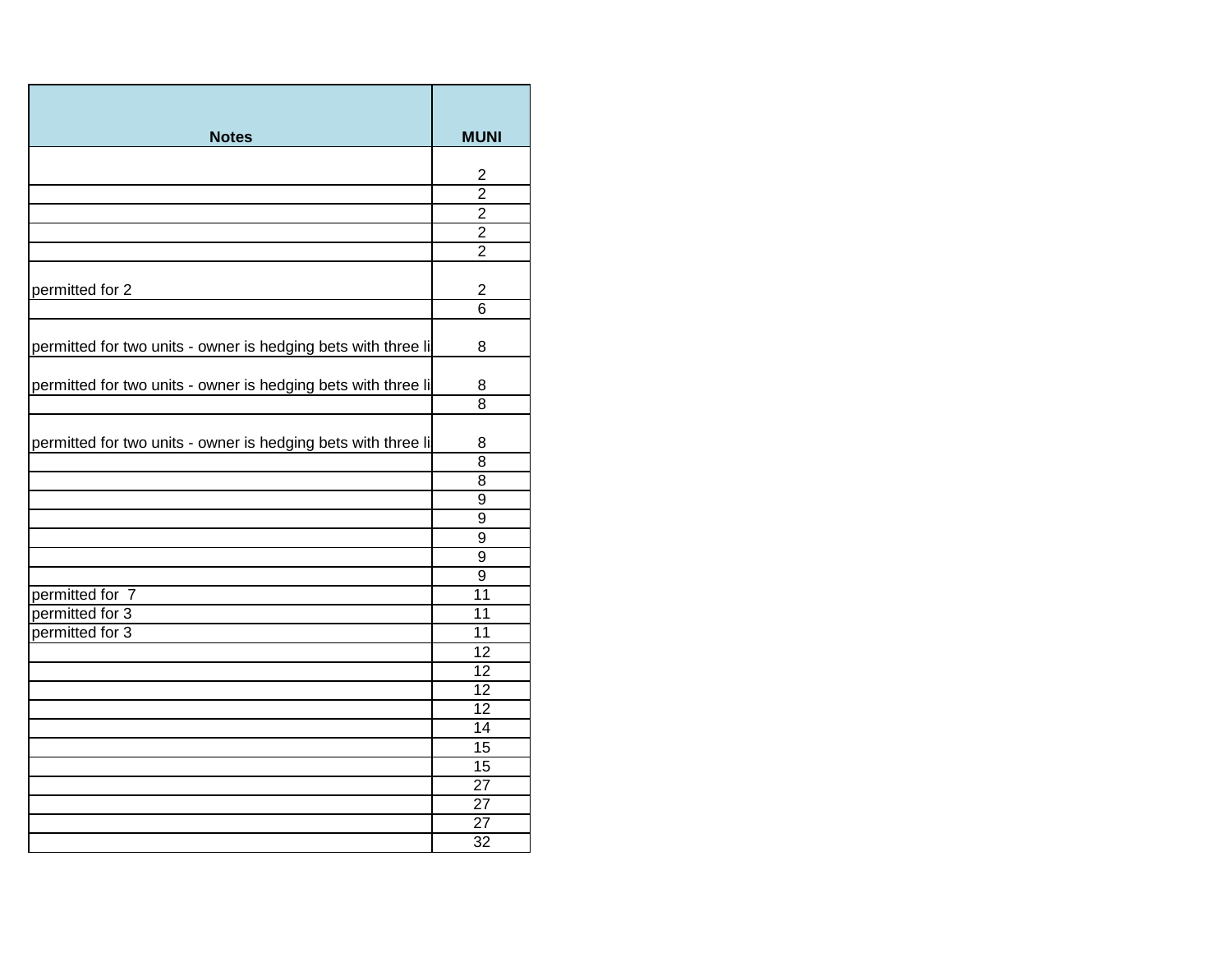| permitted for three units                           | 32              |
|-----------------------------------------------------|-----------------|
|                                                     | $\overline{32}$ |
| permitted for three units                           | $\overline{32}$ |
| permitted for eighteen - six units listed on Airbnb | 32              |
| permitted for three units                           | 32              |
|                                                     | $\overline{32}$ |
| permitted for five units                            | $\overline{32}$ |
|                                                     | 32              |
| permitted for five units                            | 32              |
|                                                     | 32              |
| permitted for two units                             | 32              |
|                                                     | 32              |
| Permitted for two units                             | $\overline{32}$ |
| permitted for five units                            | 32              |
|                                                     | 32              |
|                                                     | 32              |
|                                                     | $\overline{32}$ |
|                                                     | $\overline{32}$ |
| permnitted for 3                                    | 32              |
|                                                     | 33              |
|                                                     | 33              |
|                                                     | 34              |
|                                                     | $\overline{35}$ |
| Permitted for two units                             | $\overline{35}$ |
|                                                     | $\overline{35}$ |
| permitted for eighteen - six units listed on Airbnb | $\overline{35}$ |
| permitted for six units                             | 35              |
| Permitted for two units                             | 35              |
| permitted for eighteen - six units listed on Airbnb | $\overline{35}$ |
| permitted for eighteen - six units listed on Airbnb | $\overline{35}$ |
| permitted for three units                           | 35              |
| permitted for eighteen - six units listed on Airbnb | 35              |
|                                                     | $\overline{35}$ |
| permitted for 3                                     | $\overline{35}$ |
|                                                     | $\overline{35}$ |
|                                                     | $\overline{35}$ |
|                                                     | 35              |
| permitted for 3                                     | 36              |
| permitted for 3                                     | 36              |
| 1n                                                  | $\overline{36}$ |
|                                                     | 39              |